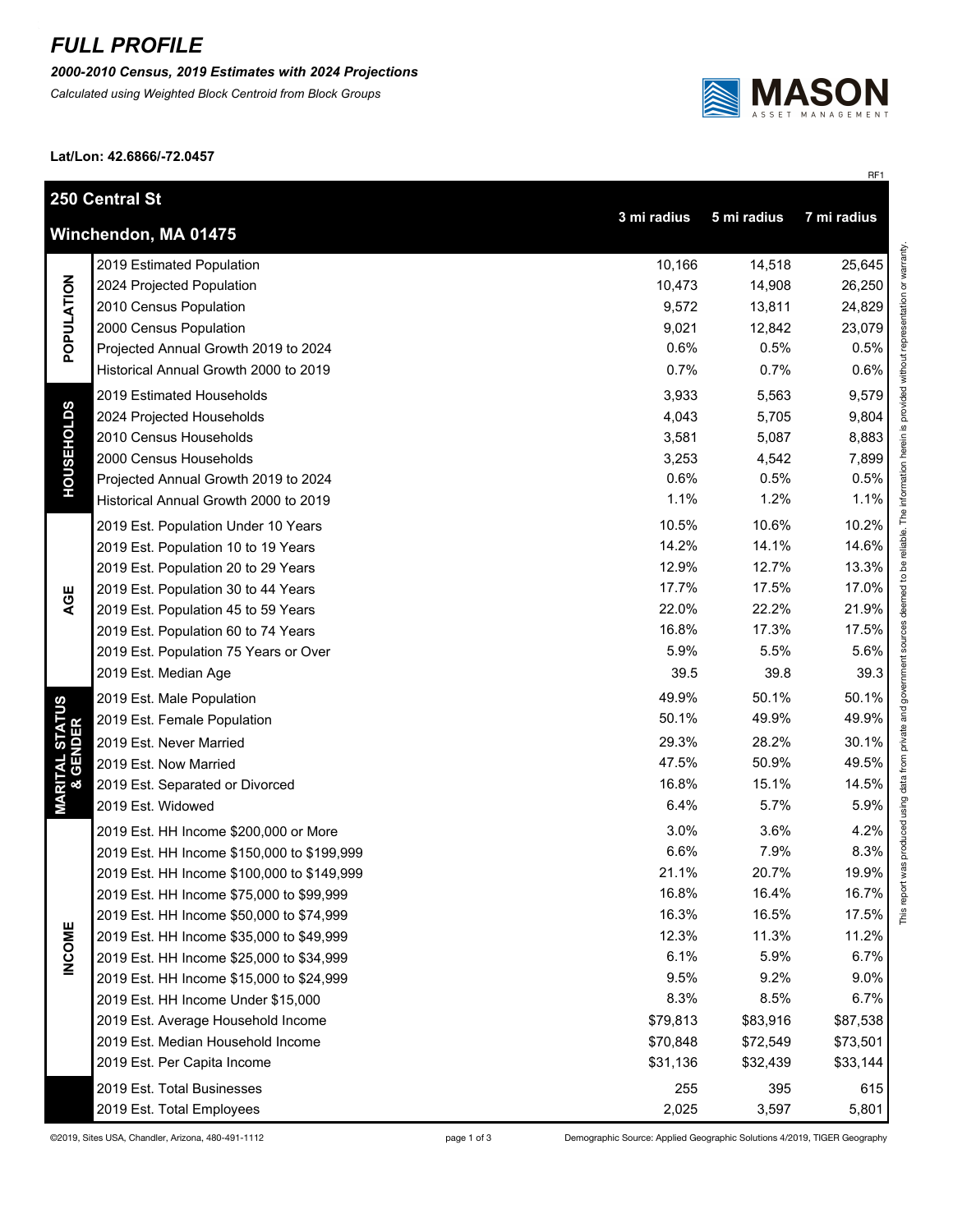## *FULL PROFILE*

*2000-2010 Census, 2019 Estimates with 2024 Projections*

*Calculated using Weighted Block Centroid from Block Groups*



RF1

**Lat/Lon: 42.6866/-72.0457**

| 250 Central St                                                    |                                                  |           |           |           |  |  |
|-------------------------------------------------------------------|--------------------------------------------------|-----------|-----------|-----------|--|--|
| 3 mi radius<br>5 mi radius<br>7 mi radius<br>Winchendon, MA 01475 |                                                  |           |           |           |  |  |
| <b>RACE</b>                                                       | 2019 Est. White                                  | 91.4%     | 92.3%     | 93.1%     |  |  |
|                                                                   | 2019 Est. Black                                  | 2.7%      | 2.4%      | 2.1%      |  |  |
|                                                                   | 2019 Est. Asian or Pacific Islander              | 2.5%      | 2.2%      | 1.8%      |  |  |
|                                                                   | 2019 Est. American Indian or Alaska Native       | 0.2%      | 0.2%      | 0.2%      |  |  |
|                                                                   | 2019 Est. Other Races                            | 3.2%      | 2.8%      | 2.8%      |  |  |
|                                                                   | 2019 Est. Hispanic Population                    | 527       | 646       | 1,043     |  |  |
|                                                                   | 2019 Est. Hispanic Population                    | 5.2%      | 4.4%      | 4.1%      |  |  |
| <b>HISPANIC</b>                                                   | 2024 Proj. Hispanic Population                   | 5.6%      | 4.8%      | 4.4%      |  |  |
|                                                                   | 2010 Hispanic Population                         | 3.4%      | 2.9%      | 2.7%      |  |  |
|                                                                   | 2019 Est. Adult Population (25 Years or Over)    | 6,986     | 9,986     | 17,374    |  |  |
|                                                                   | 2019 Est. Elementary (Grade Level 0 to 8)        | 4.3%      | 3.9%      | 3.1%      |  |  |
|                                                                   | 2019 Est. Some High School (Grade Level 9 to 11) | 7.1%      | 6.2%      | 6.0%      |  |  |
|                                                                   | 2019 Est. High School Graduate                   | 36.6%     | 35.7%     | 34.6%     |  |  |
|                                                                   | 2019 Est. Some College                           | 20.6%     | 20.4%     | 20.2%     |  |  |
|                                                                   | 2019 Est. Associate Degree Only                  | 11.3%     | 11.5%     | 11.9%     |  |  |
| EDUCATION<br>(Adults 25 or Older)                                 | 2019 Est. Bachelor Degree Only                   | 12.7%     | 14.7%     | 16.0%     |  |  |
|                                                                   | 2019 Est. Graduate Degree                        | 7.4%      | 7.7%      | 8.2%      |  |  |
|                                                                   | 2019 Est. Total Housing Units                    | 4,172     | 6,042     | 10,644    |  |  |
|                                                                   | 2019 Est. Owner-Occupied                         | 66.7%     | 69.3%     | 70.7%     |  |  |
| <b>HOUSING</b>                                                    | 2019 Est. Renter-Occupied                        | 27.6%     | 22.8%     | 19.3%     |  |  |
|                                                                   | 2019 Est. Vacant Housing                         | 5.7%      | 7.9%      | 10.0%     |  |  |
|                                                                   | 2019 Homes Built 2010 or later                   | 1.6%      | 2.1%      | 2.0%      |  |  |
| <b>BUILT BY YEAR</b>                                              | 2019 Homes Built 2000 to 2009                    | 9.0%      | 11.9%     | 12.0%     |  |  |
|                                                                   | 2019 Homes Built 1990 to 1999                    | 12.0%     | 11.4%     | 11.1%     |  |  |
|                                                                   | 2019 Homes Built 1980 to 1989                    | 15.7%     | 16.1%     | 15.9%     |  |  |
|                                                                   | 2019 Homes Built 1970 to 1979                    | 9.2%      | 9.3%      | 9.5%      |  |  |
|                                                                   | 2019 Homes Built 1960 to 1969                    | 5.9%      | 6.3%      | 7.2%      |  |  |
| HOMES                                                             | 2019 Homes Built 1950 to 1959                    | 6.2%      | 5.9%      | 6.5%      |  |  |
|                                                                   | 2019 Homes Built Before 1949                     | 34.8%     | 29.1%     | 25.8%     |  |  |
|                                                                   | 2019 Home Value \$1,000,000 or More              | 1.4%      | 1.0%      | 0.7%      |  |  |
|                                                                   | 2019 Home Value \$500,000 to \$999,999           | 4.8%      | 5.3%      | 6.2%      |  |  |
|                                                                   | 2019 Home Value \$400,000 to \$499,999           | 6.6%      | 7.8%      | 7.9%      |  |  |
|                                                                   | 2019 Home Value \$300,000 to \$399,999           | 8.8%      | 10.3%     | 11.3%     |  |  |
| <b>HOME VALUES</b>                                                | 2019 Home Value \$200,000 to \$299,999           | 41.7%     | 42.9%     | 41.1%     |  |  |
|                                                                   | 2019 Home Value \$150,000 to \$199,999           | 25.6%     | 24.0%     | 23.1%     |  |  |
|                                                                   | 2019 Home Value \$100,000 to \$149,999           | 13.3%     | 11.2%     | 10.9%     |  |  |
|                                                                   | 2019 Home Value \$50,000 to \$99,999             | 4.9%      | 4.2%      | 4.0%      |  |  |
|                                                                   | 2019 Home Value \$25,000 to \$49,999             | 0.7%      | 0.7%      | 0.8%      |  |  |
|                                                                   | 2019 Home Value Under \$25,000                   | 1.2%      | 1.4%      | 1.2%      |  |  |
|                                                                   | 2019 Median Home Value                           | \$216,917 | \$227,315 | \$230,889 |  |  |
|                                                                   | 2019 Median Rent                                 | \$819     | \$845     | \$855     |  |  |

©2019, Sites USA, Chandler, Arizona, 480-491-1112 page 2 of 3 Demographic Source: Applied Geographic Solutions 4/2019, TIGER Geography